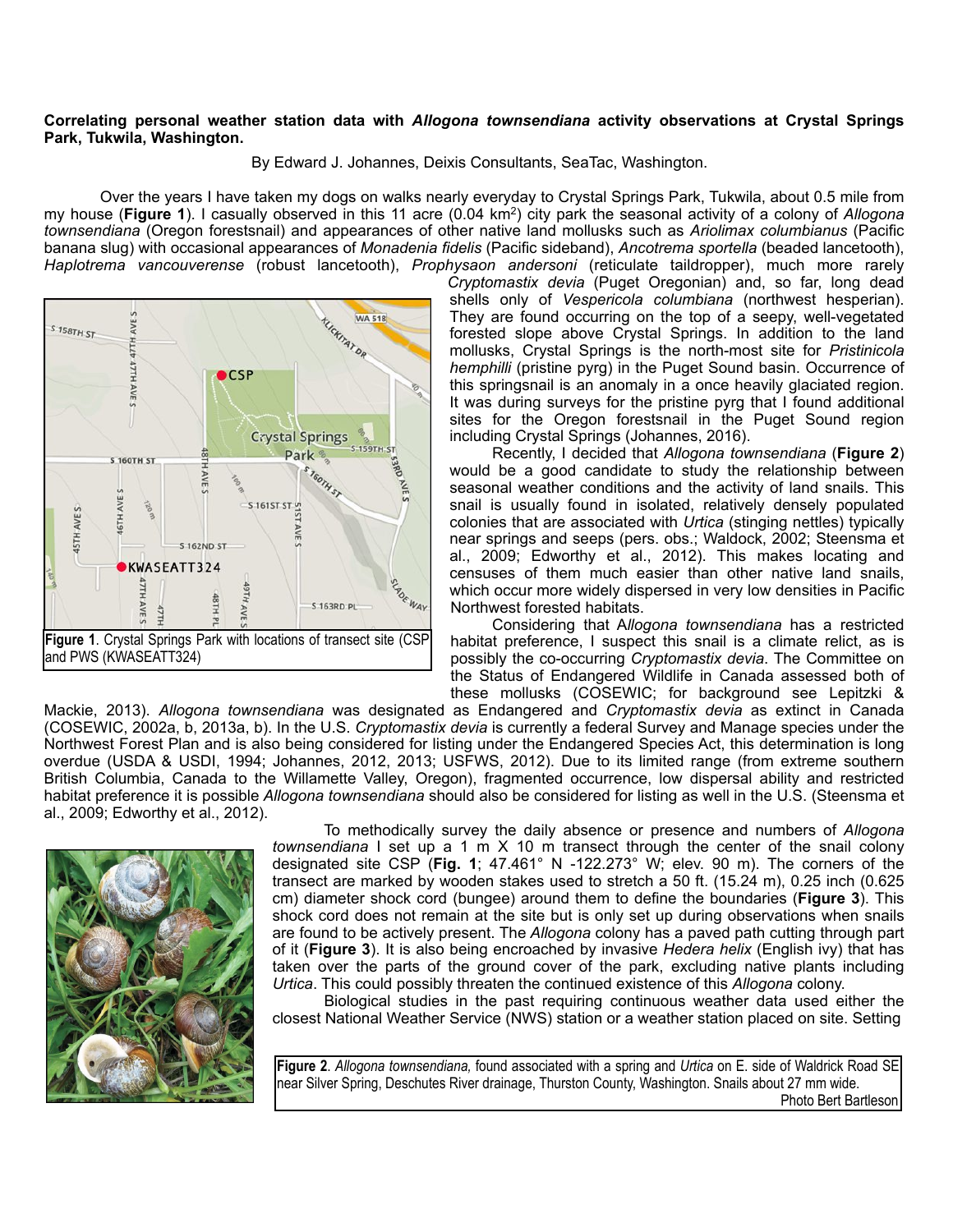

**Figure 3***.* Transect site along paved path in CSP under a Bigleaf maple {*Acer macrophyllum*) dominated forest with sword fern (*Polystichum munitum*) and stinging nettles (*Urtica* dead stalks) understory. Max with front paws next to the right corner stake of a 1 m x 10 m transect area bordered by a yellow shock cord.

up a weather station on site entails the possible risk of expensive equipment being vandalized or stolen; this could potentially cut short a project. Constraints on placement of a weather station at a site are also possible due to accessibility or that it is not permissible, as in Crystal Springs Park. The dependence on NWS stations restricted where such studies could be conducted, the data less likely to show local conditions the further away the site is from the station. The nearest NWS station to site CSP is 3.6 km away at Seattle-Tacoma International Airport (Sea-Tac Airport) (KSEA at 47.445° N -122.314° W; elev. 132 m). As shown on **Table 1**, this weather station and a personal weather station (PWS) closer to site CSP differ in the rainfall amounts measured. The advent of PWS streaming to the web has made it possible to use a nearby station that more closely reflects the weather conditions found at

a biological study site at little or no cost. The proliferation of PWS has resulted in wide spread coverage of local weather conditions that are stored on web sites like the Weather Underground and MesoWest, making real-time and historic information very accessible to the public. Real-time and historic data from NWS stations are posted at both web sites as well. The nearest PWS to site CSP is just 0.4 km away (**Figure 1**; KWASEATT324 at 47.457° N -122.275° W; elev. 131 m). This station started operating on January 15th, 2015 and is streaming weather data to the Weather Underground site.

 Initial results of this study at site CSP show unsurprisingly a close correlation between precipitation and the appearance of active *Allogona townsendiana*, at least initially (**Figure 4**). During the sixty-two days of observations from August 30th (the start of seasonal rainfall) to October 30th. 2016, the snails were active for a total of only twenty-six days. Snails were seen during five active periods with lengths of one to sixteen days. With the onset of dry periods between rains the snails completely disappear, usually within a couple of days or less. Two days occurred with 0.5 mm of rainfall amount that resulted in no snails appearing, but it does seem that at least 1.5 mm of precipitation is enough to rouse the snails from their slumbers. A sudden cold snap (5.7ºC or 42.3ºF) resulted in a few *Allogona* being found aestivating on the surface of the leaf litter (**Figure 4**). I also observed this behavior at a second nearby *Allogona* site on the same day. It was as if they had been caught out by the rapid air temperature change and were unable to crawl back to their usual hiding spots. All revived with warmer temperatures in the following days, but despite regional recordbreaking rainfall for October all land mollusks essentially disappeared not to reemerge until the following spring.

 PWS are another useful tool now available for the conservation management of sensitive or endangered species, especially projects with limited budgets. I hope to continue this project for several years to assess the response of *Allogona townsendiana* to daylight length, seasonal weather conditions and, more importantly, climate change.

**Table 1**. Comparison of some daily precipitation amounts between two weather stations. KSEA at Sea-Tac Airport and PWS KWASEATT324 near CSP.

|              | PRECIPITATION (mm) |             |
|--------------|--------------------|-------------|
| <b>DATES</b> | <b>KSEA</b>        | KWASEATT324 |
| Sep. 1       | 4.3                | 4.1         |
| Sep. 2       | 1.3                | 2.5         |
| Sep. 6       | 10.7               | 10.7        |
| Sep. 7       | 1.0                | 1.5         |
| Sep. 8       | 0.8                | 1.0         |
| Sep. 17      | 4.1                | 6.3         |
| Sep. 23      | 0.3                | 0.5         |
| Oct. 1       | 1.3                | 1.5         |
| Oct. 4       | 3.3                | 4.3         |
| Oct. 6       | 7.9                | 4.6         |
| Oct. 7       | 2.8                | 4.1         |
| Oct. 8       | 15.5               | 14.0        |
| Oct. 9       | 1.5                | $2.5\,$     |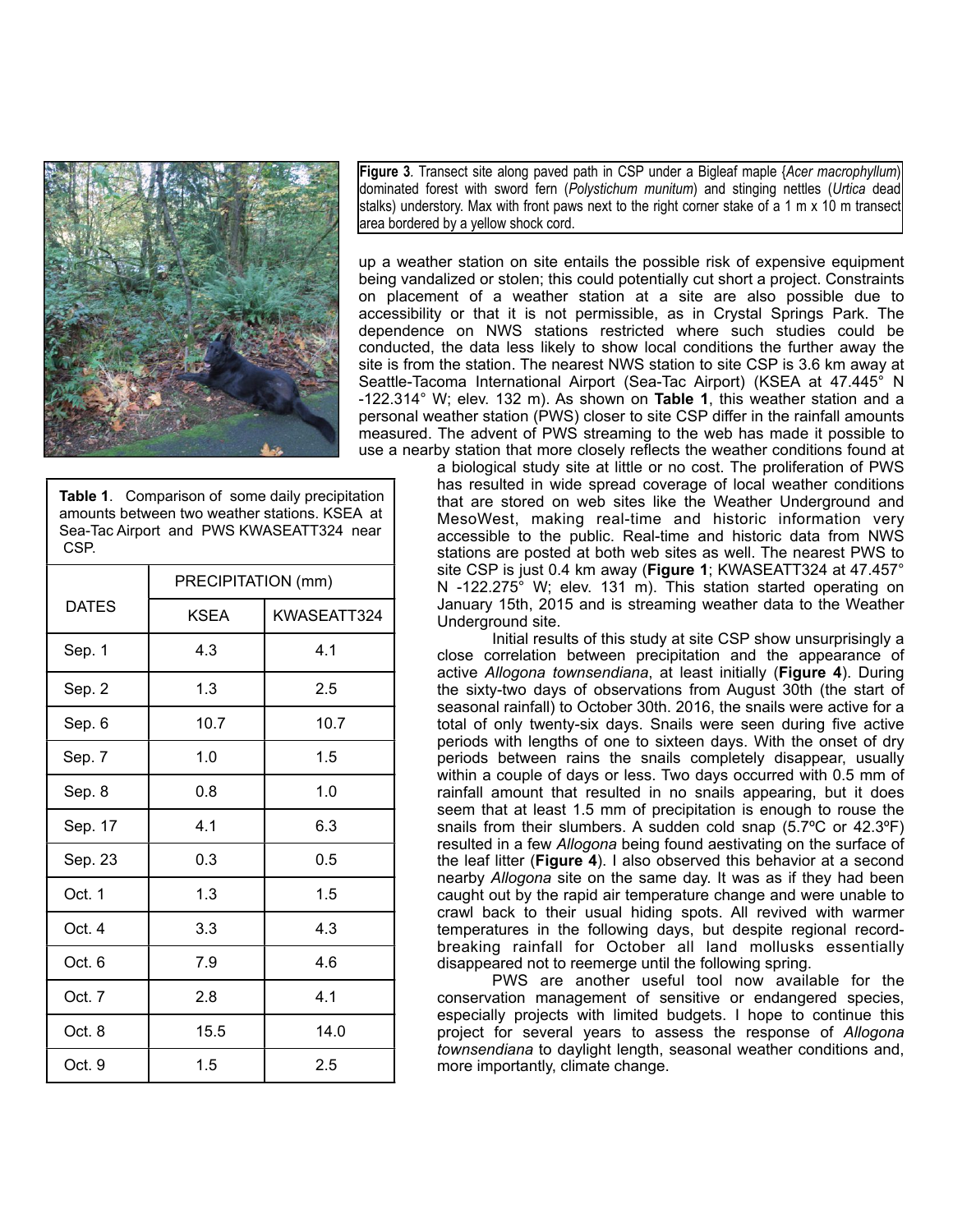

- COSEWIC. 2002a. COSEWIC assessment and status report on the Oregon forestsnail *Allogona townsendiana* in Canada. Committee on the Status of Endangered Wildlife in Canada. Ottawa. vi + 20 pp.
- COSEWIC 2002b. COSEWIC assessment and status report on the Puget oregonian snail *Cryptomastix devia* in Canada. Committee on the Status of Endangered Wildlife in Canada. Ottawa. vi + 20 pp.
- COSEWIC. 2013a. COSEWIC assessment and status report on the Oregon Forestsnail *Allogona townsendiana* in Canada. Committee on the Status of Endangered Wildlife in Canada. Ottawa. xii + 87 pp.
- COSEWIC. 2013b. COSEWIC status appraisal summary on the Puget Oregonian *Cryptomastix devia* in Canada. Committee on the Status of Endangered Wildlife in Canada. Ottawa. xv pp.
- Edworthy, A.B., Seensma, K.M.M., Zandberg, H.M. & Lilley, P.L. 2012. "Dispersal, home-range size, and habitat use of an endangered land snail, the Oregon forestsnail (*Allogona townsendiana*)". *Canadian Journal of Zoolog*y 90: 875-884.
- Johannes, E.J. 2012. Events leading to the proposed listing of 26 U.S. snails and slugs as a result of President Clinton's Northwest Forest Plan". *Tentacle* 20: 7-9.
- Johannes, E.J. 2013. "U.S. Fish and Wildlife Service rejects 14 of 26 Pacific Northwest snails and slugs proposed for listing and sets a dangerous precedent". Tentacle 21: 23-26.
- Johannes, E.J. 2016. "Springs and the minute snails that inhabit them in the Puget Sound region: Searching for the concealed". *American Conchologist* 44:34-37". [Also in *The Dredgings* 56(2): 3-6]
- Lepitzki, A.W. & Mackie, G.L. 2013. "Molluscs Assessed by COSEWIC in 2012". *Tentacle* 21: 26-27.
- Steensma, K.M.M., Lilley, P.L. & Zandberg, H.M. 2009. "Life history and habitat requirements of the Oregon forestsnail, *Allogona townsendiana* (Mollusca, Gastropoda, Pulmonata, Polygyridae), in a British Columbia population". *Invertebrate Biology* 128: 232-242.
- USDA & USDI. 1994. Record of decision for amendments to Forest Service and Bureau of Land Management planning documents within the range of the Northern Spotted Owl. Standards and guidelines for management of habitat for late-successional and old-growth forest related species within the range of the Northern Spotted Owl. U.S. Forest Service, Portland, Oregon. ii + 74, viii + 144 p.
- USFWS. 2012. "Endangered and threatened wildlife and plants; 12-month finding on a petition to list 14 aquatic mollusks as endangered or threatened; proposed rule". *Federal Registe*r 77: 57922-57948.
- Waldock, S. 2002. "A study of *Allogona townsendiana* and its correlation with *Urtica dioica*". Undergraduate thesis, Trinity Western University, Langley, BC, Canada. 49 pp.